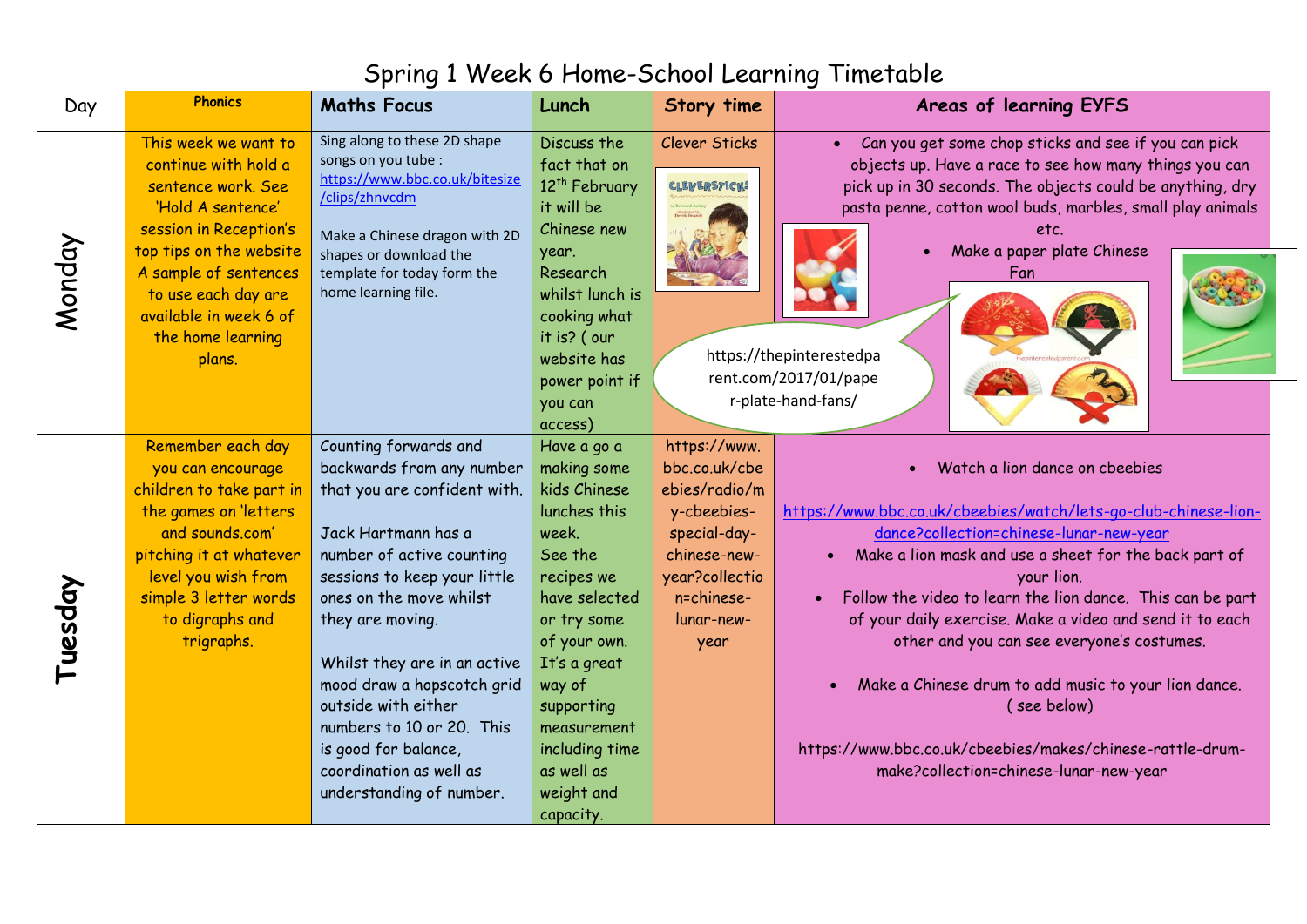## Spring 1 Week 6 Home-School Learning Timetable

|           |                              | <b>Watch Abbie</b> | Get your house ready for new year this afternoon. It's time to     |
|-----------|------------------------------|--------------------|--------------------------------------------------------------------|
|           | See Wednesday maths          | and her            | clean throughout like Abbie and decorate.                          |
|           | guidance for a practical     | brother            |                                                                    |
|           | activity supporting          | getting ready      | See decorations ideas and whilst you're making and decorating      |
|           | 'Talking maths' and number   | for Chinese        | why not listen to some Chinese party music.                        |
|           | bonds to 5 or 10.            | New Year           |                                                                    |
|           |                              |                    | https://www.youtube.com/watch?v=qq7DHYrrc_U&list=RDqq7DH           |
|           | If children are ready begin  | https://www.       | Yrrc_U&start_radio=1&t=0                                           |
|           | to record the answers.       | bbc.co.uk/cbe      |                                                                    |
| Wednesday |                              | ebies/watch/       | At school we would also use this opportunity to highlight how the  |
|           |                              | chinese-new-       | text is set out. This is not a story book layout but something we  |
|           |                              | year?collectio     | call non-fiction. Instructions are numbered and then laid out in a |
|           |                              | n=chinese-         | list. If you started with instruction 3 then 5 then 1 would the    |
|           |                              | lunar-new-         | lantern turn out right? So the numbers are important.              |
|           |                              | year               |                                                                    |
|           | Put yesterday's items in a   | Watch the          | Do some Chinese dancing to our Chinese party music.                |
|           | box.                         | story of the       |                                                                    |
|           | Roll a dice or turn over a   | Chinese            | Take part in our Calm mindful session form the tips for teaching   |
|           | numeral card.                | Zodiac             | part of the webpage in Reception's folder.                         |
|           | Remove that number of        |                    |                                                                    |
|           | items.                       |                    | This year it is the year of the OX.                                |
|           | How many are left?           | https://www.       | Do some mindful colouring sing the resources provided or draw      |
|           |                              | bbc.co.uk/cbe      | your own pictures                                                  |
|           | Counting in 2s, 5's and 10's | ebies/watch/       |                                                                    |
| Thursday  | with "Scratch Garden" on     | chinese-new-       | Have a mindful afternoon.                                          |
|           | YouTube                      | year?collectio     |                                                                    |
|           |                              | n=chinese-         | Please feel free to use the 'Calm Me Time At Home' Session         |
|           |                              | lunar-new-         | whenever you need. It can be particularly useful a little before   |
|           |                              | year               | bedtime as part of a routine or when children are getting          |
|           |                              |                    | distressed.                                                        |
|           | Number stories / problem     | "Ruby's            | Each of us have one of the Chinese animals in the zodiac race as   |
|           | solving. See Resources for   | <b>Chinese New</b> | our animal depending on the year you were born so that makes you   |
|           | ideas and adapt to           | Year" by           | children either a Monkey or a Sheep. I am a Rooster! (Miss Parker  |
| Friday    | individual's needs.          | Vickie Lee         | because I was born in 1969).                                       |
|           |                              |                    | See the activities that you can do to put up in your house as part |
|           |                              | https://www.y      | of your New Year's celebrations.                                   |
|           |                              | outube.com/w       |                                                                    |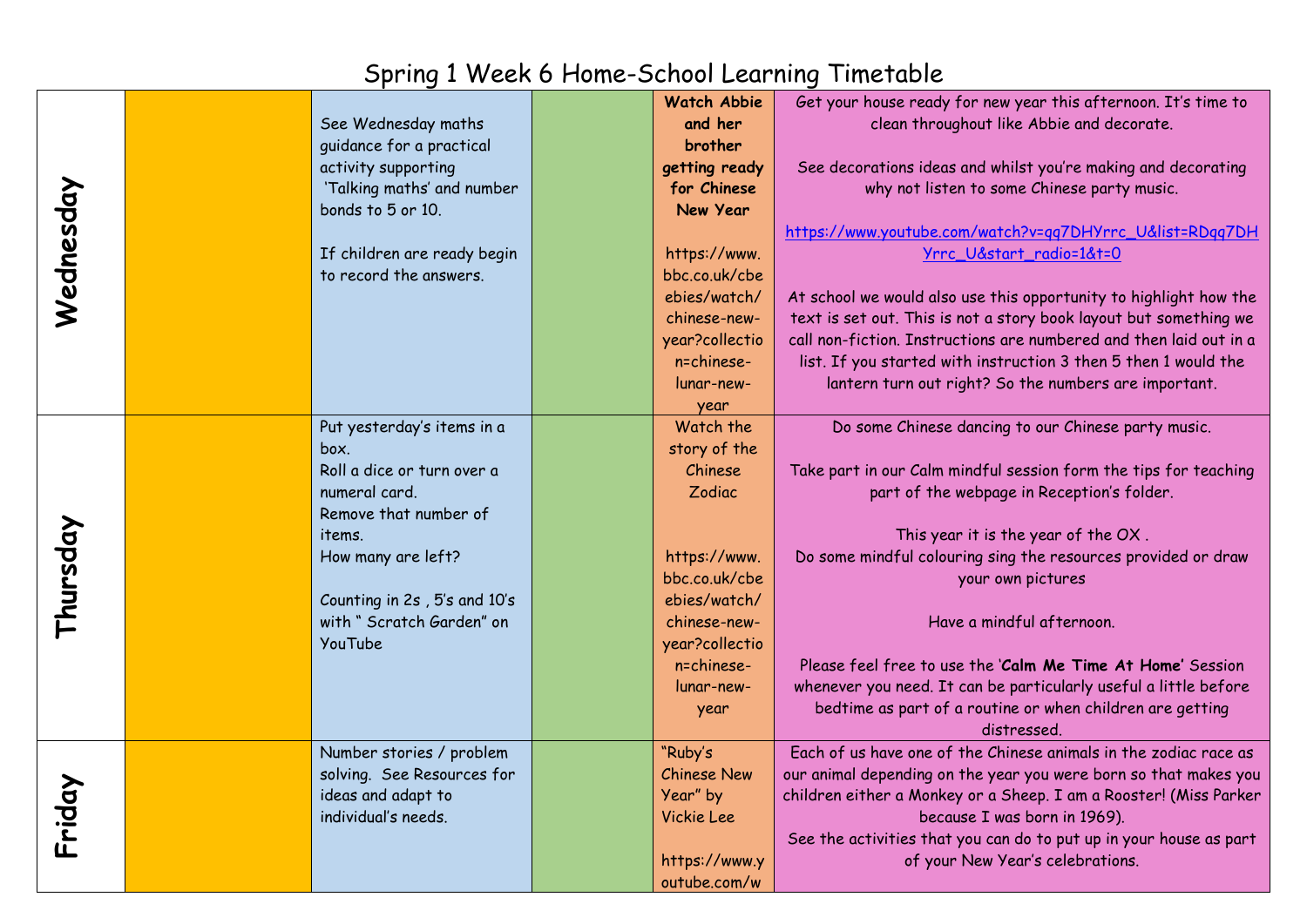|                                                                                                                                                                                                                                                                                                                                                     |  |  | atch?v=XfoO<br>GzSciL8 | Are you a Monkey or a sheep? is anyone in your family a Rooster<br>like me?                                                                |  |  |
|-----------------------------------------------------------------------------------------------------------------------------------------------------------------------------------------------------------------------------------------------------------------------------------------------------------------------------------------------------|--|--|------------------------|--------------------------------------------------------------------------------------------------------------------------------------------|--|--|
|                                                                                                                                                                                                                                                                                                                                                     |  |  |                        | Find some activities on line to help you make, paint, draw or<br>college your animal.                                                      |  |  |
| Handwriting patterns for each day:                                                                                                                                                                                                                                                                                                                  |  |  |                        |                                                                                                                                            |  |  |
|                                                                                                                                                                                                                                                                                                                                                     |  |  |                        | Monday: $C$ 0 a d q q Tuesday: $l$ i t j y u Wednesday: $m$ n r b h k Thursday: $v$ w x z s e f Friday: Number formation day               |  |  |
| The above is an indication of the direct teaching that we will be doing in school.                                                                                                                                                                                                                                                                  |  |  |                        |                                                                                                                                            |  |  |
|                                                                                                                                                                                                                                                                                                                                                     |  |  |                        |                                                                                                                                            |  |  |
| In addition our days are always full of 'project work'. This is when children are given an opportunity to engage in open ended practical based<br>opportunities. These include:                                                                                                                                                                     |  |  |                        |                                                                                                                                            |  |  |
| Whatever you want to be Role Play. (An area with dressing up, hats, wigs, some items of jewellery, pots pans etc.)<br>to allow for their interests.                                                                                                                                                                                                 |  |  |                        | In this area children invent their own role play from doctors, home play, police and superheroes. Sometimes we rotate the resources around |  |  |
| Art materials to access freely? (Clay, paint, pens, stamps, cut and stick materials and recycled boxes and pots).                                                                                                                                                                                                                                   |  |  |                        |                                                                                                                                            |  |  |
| Block Play. (An excellent activity to enhance creativity, imagination, problem solving and skills which support what you may see as more<br>academic subjects).                                                                                                                                                                                     |  |  |                        |                                                                                                                                            |  |  |
| Small world Play. (A chance to retell stories and invent them an important prequel to writing extended pieces further up in the school).                                                                                                                                                                                                            |  |  |                        |                                                                                                                                            |  |  |
| Independent play is vital for young children. Play allows children to use their creativity while developing their imagination,<br>dexterity, and physical, cognitive, and emotional strength. Play is important to healthy brain development. It is through play that<br>children at a very early age engage and interact in the world around them. |  |  |                        |                                                                                                                                            |  |  |
|                                                                                                                                                                                                                                                                                                                                                     |  |  |                        | See the HLC-(Healthy Living Club -Week 6 in this week's resources for lunchtime ideas.                                                     |  |  |